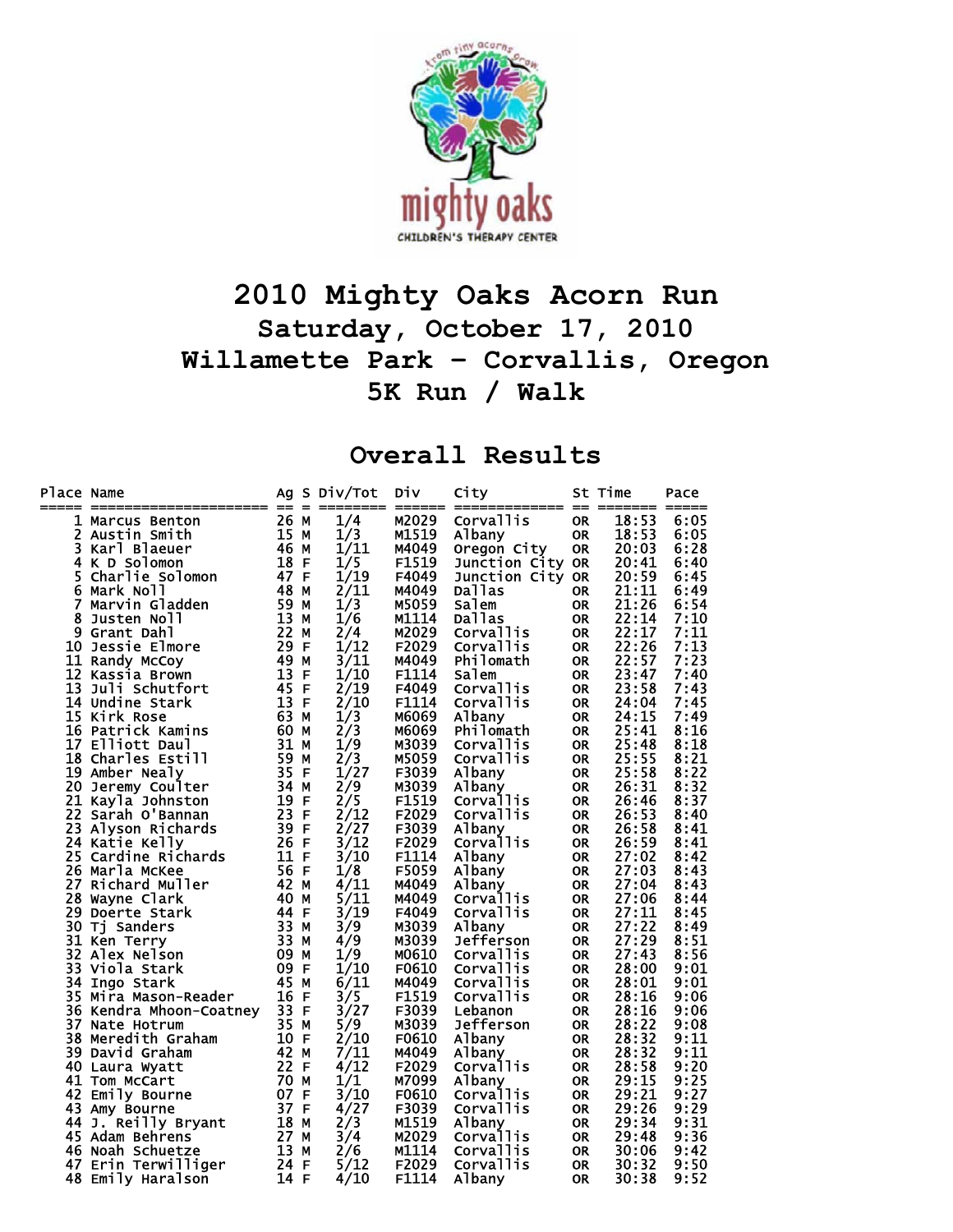| 49 Tim Kelly                                                                                 | 53 M                                                        | 3/3   | M5059        | Corvallis        | 0R.       | 30:40<br>9:53 |
|----------------------------------------------------------------------------------------------|-------------------------------------------------------------|-------|--------------|------------------|-----------|---------------|
| 50 Kelly Raboin                                                                              | 27 F                                                        | 6/12  | F2029        | Corvallis        | <b>OR</b> | 9:53<br>30:40 |
| 51 Serena Randall                                                                            | 37 F                                                        | 5/27  | F3039        | Albany           | <b>OR</b> | 30:56<br>9:58 |
|                                                                                              |                                                             |       |              |                  |           |               |
| 52 Seth Arrow                                                                                | 30 M                                                        | 6/9   | M3039        | Corvallis        | <b>OR</b> | 30:57<br>9:58 |
| 53 Gretchen Decastro                                                                         | 36 F                                                        | 6/27  | F3039        | Albany           | <b>OR</b> | 31:05 10:01   |
| 54 Rochelle Coulter                                                                          | 38 F                                                        | 7/27  | F3039        | Albany           | <b>OR</b> | 31:17 10:04   |
|                                                                                              |                                                             |       |              |                  |           |               |
| 55 Joshua Bryant                                                                             | 15 M                                                        | 3/3   | M1519        | Albany           | OR        | 31:22 10:06   |
| 56 Joslyn Bryant                                                                             | 13 F                                                        | 5/10  | F1114        | Albany           | <b>OR</b> | 31:22 10:06   |
|                                                                                              | 11 F                                                        |       | F1114        |                  |           |               |
| 57 Catelyn Clark                                                                             |                                                             | 6/10  |              | Corvallis        | <b>OR</b> | 31:35 10:10   |
| 58 Gene Stutzman                                                                             | 60 M                                                        | 3/3   | M6069        | Albany           | <b>OR</b> | 31:36 10:11   |
| 59 Brayden Keesee                                                                            | 08 M                                                        | 2/9   | M0610        | Sweet Home       | <b>OR</b> | 31:36 10:11   |
|                                                                                              |                                                             |       |              |                  |           |               |
| 60 Lissa Keesee                                                                              | 35 F                                                        | 8/27  | F3039        | Sweet Ome        | <b>OR</b> | 31:37 10:11   |
| 61 Paul Graham                                                                               | 08 M                                                        | 3/9   | M0610        | Albany           | <b>OR</b> | 31:40 10:12   |
| 62 Katie Miller                                                                              | 38 F                                                        | 9/27  | F3039        | Albany           | <b>OR</b> | 32:24 10:26   |
|                                                                                              |                                                             |       |              |                  |           |               |
| 63 Brad Keesee                                                                               | 35 M                                                        | 7/9   | M3039        | Sweet Home       | <b>OR</b> | 32:26 10:27   |
| 64 Taylor Adams                                                                              | 15 F                                                        | 4/5   | F1519        | Tangent          | <b>OR</b> | 32:37 10:30   |
| 65 Penny Anderson                                                                            | 29 F                                                        | 7/12  | F2029        | Lebanon          | <b>OR</b> | 33:12 10:42   |
|                                                                                              |                                                             |       |              |                  |           |               |
| 66 Becky Scovell                                                                             | 31 F                                                        | 10/27 | F3039        | <b>Jefferson</b> | <b>OR</b> | 33:21 10:44   |
| 67 Katie Nelson                                                                              | 09 F                                                        | 4/10  | F0610        | Corvallis        | <b>OR</b> | 34:04 10:58   |
| 68 Helen Nelson                                                                              | 43 F                                                        | 4/19  | F4049        | Corvallis        | <b>OR</b> | 34:05 10:59   |
|                                                                                              |                                                             |       |              |                  |           |               |
| 69 Nichol Merrill                                                                            | 33 F                                                        | 11/27 | F3039        | Tangent          | <b>OR</b> | 34:15 11:02   |
| 70 Tara Terry                                                                                | 32 F                                                        | 12/27 | F3039        | <b>Jefferson</b> | <b>OR</b> | 34:28 11:06   |
| 71 Joanna Stallsworth                                                                        | 31 F                                                        | 13/27 | F3039        | Albany           |           | 34:28 11:06   |
|                                                                                              |                                                             |       |              |                  | OR        |               |
| 72 Danielle Bryant                                                                           | 30 F                                                        | 14/27 | F3039        | Albany           | <b>OR</b> | 34:39 11:10   |
| 73 Annette Wilson                                                                            | 36 F                                                        | 15/27 | F3039        | Philomath        | <b>OR</b> | 34:40 11:10   |
| 74 Diane Dukes                                                                               | 47 F                                                        | 5/19  | F4049        | Philomath        | <b>OR</b> | 34:59 11:16   |
|                                                                                              |                                                             |       |              |                  |           |               |
| 75 Elsa Schutfort                                                                            | 07 F                                                        | 5/10  | F0610        | Corvallis        | <b>OR</b> | 35:44 11:30   |
| 76 Teo Schutfort                                                                             | 11 M                                                        | 3/6   | M1114        | Corvallis        | <b>OR</b> | 35:45 11:31   |
|                                                                                              |                                                             |       |              |                  |           |               |
| 77 Aidan Clark                                                                               | 06 M                                                        | 4/9   | M0610        | <b>Corvallis</b> | OR.       | 36:23 11:43   |
| 78 Jamie Bryant                                                                              | 43 M                                                        | 8/11  | M4049        | Albany           | <b>OR</b> | 36:23 11:43   |
| 79 Kaydi Hotrum                                                                              | 30 F                                                        | 16/27 | F3039        | <b>Jefferson</b> | OR        | 36:39 11:48   |
|                                                                                              |                                                             |       |              |                  |           |               |
| 80 Elizabeth Smith                                                                           | 26 F                                                        | 8/12  | F2029        | Lebanon          | <b>OR</b> | 37:35 12:06   |
| 81 Mia Garza                                                                                 | 10 F                                                        | 6/10  | F0610        | Albany           | <b>OR</b> | 37:41 12:08   |
| 82 Avery Moen                                                                                | 11 F                                                        | 7/10  | F1114        | Albany           | <b>OR</b> | 37:41 12:08   |
|                                                                                              |                                                             |       |              |                  |           |               |
| 83 Trina Field                                                                               | 48 F                                                        | 6/19  | F4049        | Corvallis        | <b>OR</b> | 39:02 12:34   |
| 84 Hope Coulter                                                                              | 49 F                                                        | 7/19  | F4049        | Sweet Home       | <b>OR</b> | 40:54 13:10   |
| 85 Jennifer Sanders                                                                          | 34 F                                                        | 17/27 | F3039        | Albany           | OR.       | 41:24 13:20   |
|                                                                                              |                                                             |       |              |                  |           |               |
| 86 Leslie Templeton                                                                          | 48 F                                                        | 8/19  | F4049        | Albany           | OR.       | 41:47 13:27   |
| 87 Mary Marsh                                                                                | 43 F                                                        | 9/19  | F4049        | Albany           | OR.       | 41:47 13:27   |
| 88 Daniel Graham                                                                             | 11 M                                                        | 4/6   | M1114        | Albany           | OR.       | 42:29 13:41   |
|                                                                                              |                                                             |       |              |                  |           |               |
| 89 Peter Graham                                                                              | 06 M                                                        | 5/9   | M0610        | Albany           | OR.       | 42:35 13:43   |
| 90 Kari Richard                                                                              | 18 F                                                        | 5/5   | F1519        | Albany           | OR        | 42:47 13:47   |
|                                                                                              | 31 F                                                        |       |              |                  |           |               |
| 91 Emily Merrell                                                                             |                                                             | 18/27 | F3039        | <b>Salem</b>     | <b>OR</b> | 43:03 13:52   |
| 92 Iva Grenya                                                                                | 54 F                                                        | 2/8   | F5059        | Independence     | <b>OR</b> | 43:16 13:56   |
| 93 Michel Bryant                                                                             | 40 F                                                        | 10/19 | F4049        | Albany           | <b>OR</b> | 43:34 14:02   |
|                                                                                              |                                                             |       |              |                  |           |               |
| 94 Carole Jiron                                                                              | 50 F                                                        | 3/8   | F5059        | Shady Cove       | <b>OR</b> | 43:50 14:07   |
| 95 Angela Powell                                                                             | 29 F                                                        | 9/12  | F2029        | Myrtle Creek     | <b>OR</b> | 43:55 14:08   |
| 96 Leanne Schuetze                                                                           | 36 F                                                        | 19/27 | F3039        | Corvallis        | <b>OR</b> | 44:30 14:20   |
|                                                                                              |                                                             |       |              |                  |           |               |
| 97 Jacob Schuetze                                                                            | 37 M                                                        | 8/9   | M3039        | Corvallis        | <b>OR</b> | 44:31 14:20   |
| 98 Fay Coatney                                                                               | 54 F                                                        | 4/8   | <b>F5059</b> | Lebanon          | <b>OR</b> | 44:58 14:29   |
| 99 Madison Caples                                                                            | 12 F                                                        | 8/10  | F1114        | Philomath        | OR        | 47:16 15:13   |
|                                                                                              |                                                             |       |              |                  |           |               |
| 100 Sierra Ferber                                                                            | 14 F                                                        | 9/10  | F1114        | Corvallis        | <b>OR</b> | 47:16 15:13   |
| 101 Alayna Walters                                                                           | 09 F                                                        | 7/10  | F0610        | Monmouth         | <b>OR</b> | 47:23 15:16   |
| 102 Lane Franks                                                                              | 13 M                                                        | 5/6   | M1114        | Albany           | OR.       | 47:31 15:18   |
|                                                                                              |                                                             |       |              |                  |           |               |
| 103 Gina Caples                                                                              | 41 F                                                        | 11/19 | F4049        | Philomath        | OR.       | 47:48 15:24   |
| 104 Rudy Garza                                                                               | 44 M                                                        | 9/11  | M4049        | Albany           | OR.       | 47:52 15:25   |
| 105 Eric Moen                                                                                | 42 M                                                        | 10/11 | M4049        | Albany           | OR.       | 47:52 15:25   |
|                                                                                              | 41 F                                                        |       | F4049        |                  |           | 48:32 15:38   |
| 106 Tonya Emerson                                                                            |                                                             | 12/19 |              | Albany           | OR        |               |
|                                                                                              |                                                             | 13/19 | F4049        | Albany           | OR        | 48:33 15:38   |
| 107 Leesa Scheen<br>108 Jana Johnson<br>109 Heather Gerding<br>110 Kellie McClelland<br>12 F |                                                             | 20/27 | F3039        | Albany           | OR        | 48:36 15:39   |
|                                                                                              |                                                             | 21/27 | F3039        | Philomath        | OR.       | 49:02 15:47   |
|                                                                                              |                                                             |       |              |                  |           |               |
|                                                                                              |                                                             | 22/27 | F3039        | Philomath        | <b>OR</b> | 49:03 15:47   |
| 111 Gabi Garza                                                                               | 12 F                                                        | 10/10 | F1114        | Albany           | <b>OR</b> | 49:20 15:53   |
| 112 Heidi Garza                                                                              | $\frac{12}{43}$ F                                           | 14/19 | F4049        | Albany           | OR D      | 49:20 15:53   |
|                                                                                              |                                                             |       |              |                  |           |               |
| 113 Rachel Lane                                                                              |                                                             | 23/27 | F3039        | Albany           | <b>OR</b> | 49:34 15:58   |
| 114 Sidney Lane                                                                              | $\begin{array}{r} 37 \\ 06 \end{array} F$<br>06 F           | 8/10  | F0610        | Albany           | <b>OR</b> | 49:35 15:58   |
| 115 Cindy Pratt                                                                              |                                                             | 5/8   | F5059        | Corvallis        | <b>OR</b> | 49:55 16:04   |
|                                                                                              |                                                             |       |              |                  |           |               |
| 116 Stacy Wood                                                                               | 55<br>30 F<br>30 M                                          | 24/27 | F3039        | Sherwood         | <b>OR</b> | 49:55 16:04   |
|                                                                                              |                                                             | 6/6   | M1114        | Salem            | OR.       | 50:20 16:12   |
|                                                                                              | $\frac{12}{08}$ M                                           | 6/9   | M0610        | Albany           | <b>OR</b> | 51:21 16:32   |
| 117 Brandon Grenya<br>118 Josh Reese<br>119 Doug Reese<br>120 Dan Spindler                   |                                                             |       |              |                  |           |               |
|                                                                                              | 41 M                                                        | 11/11 | M4049        | Albany           | <b>OR</b> | 51:22 16:32   |
| 120 Dan Spindler                                                                             | 38 M                                                        | 9/9   | M3039        | <b>Corvallis</b> | <b>OR</b> | 51:34 16:36   |
| 121 Christina Hoffman                                                                        |                                                             |       |              | salem            |           | 51:40 16:38   |
|                                                                                              | $\frac{46}{37}$ F                                           | 15/19 | F4049        |                  | <b>OR</b> |               |
| 122 Tracy Young                                                                              | 37 F                                                        | 25/27 | F3039        | Albany           | <b>OR</b> | 51:41 16:38   |
| 123 Kathie Brennan                                                                           | $\frac{53}{51}$ F                                           | 6/8   | F5059        | Albany           | <b>OR</b> | 52:46 16:59   |
|                                                                                              |                                                             |       |              |                  |           |               |
| 124 Linda Haralson                                                                           | 51 F                                                        | 7/8   | F5059        | Albany           | <b>OR</b> | 52:46 17:00   |
| 125 Taylor Juntunen                                                                          | 24 M                                                        | 4/4   | M2029        | Corvallis        | <b>OR</b> | 53:15 17:09   |
| 126 Suzanne Ryans                                                                            | 53 F                                                        | 8/8   | F5059        | Salem            | <b>OR</b> | 54:33 17:34   |
|                                                                                              |                                                             |       |              |                  |           |               |
| 127 Kathleen Smith                                                                           | 41 F                                                        | 16/19 | F4049        | Salem            | <b>OR</b> | 54:35 17:34   |
| 128 Trevor Reese                                                                             | 05 M                                                        | 7/9   | M0610        | Albany           | OR DO     | 55:53 18:00   |
| 129 Stacey Reese                                                                             |                                                             | 17/19 | F4049        | Albany           | <b>OR</b> | 56:03 18:03   |
|                                                                                              | $\begin{array}{c} 40 \text{ F} \\ 03 \text{ F} \end{array}$ |       |              |                  |           |               |
| 130 Gabriella Walters                                                                        |                                                             | 9/10  | <b>F0610</b> | Monmouth         | <b>OR</b> | 56:06 18:04   |
| 131 Sarina Walters                                                                           | 05 F                                                        | 10/10 | F0610        | Monmouth         | OR.       | 56:24 18:10   |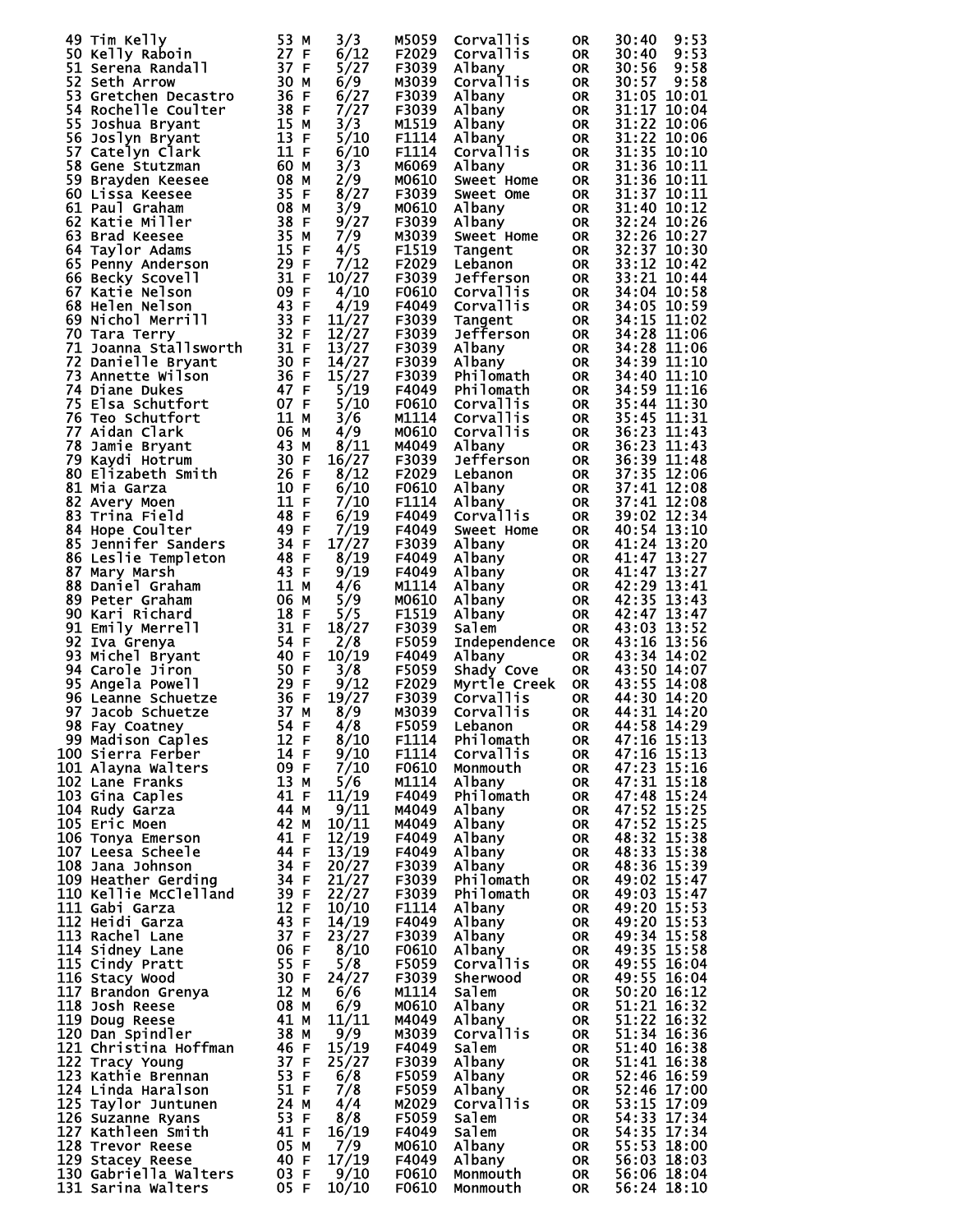| 132 Heather Kelley  | 27 F 10/12 | F2029 Albany              | 57:00 18:21<br><b>OR</b> |
|---------------------|------------|---------------------------|--------------------------|
| 133 Stephanie Moss  |            | 28 F 11/12 F2029 Albany   | 57:00 18:21<br><b>OR</b> |
| 134 Bendina Hibbert | 28 F 12/12 | F2029 Albany              | 57:00 18:21<br><b>OR</b> |
| 135 Avery Adams     | 06 м 8/9   | M0610 Albany              | 57:34 18:32<br><b>OR</b> |
| 136 Tami Walters    |            | 37 F 26/27 F3039 Monmouth | 57:53 18:38<br><b>OR</b> |
| 137 Samuel Graham   | 04 м 9/9   | M0610 Albanv              | 58:13 18:45<br><b>OR</b> |
| 138 Maureen Graham  | 41 F 18/19 | F4049 Albany              | OR 58:13 18:45           |
| 139 Dana Cherry     | 34 F 27/27 | F3039 Brownsville         | OR 1:05:05 20:57         |
| 140 Therese Misner  | 48 F 19/19 | F4049 Crabtree            | OR 1:05:05 20:57         |
|                     |            |                           |                          |

## **5K Results By Age Group**

| MALE AGE GROUP: 01 TO 05                          |          |                            |                     |                                                              |           |                               |
|---------------------------------------------------|----------|----------------------------|---------------------|--------------------------------------------------------------|-----------|-------------------------------|
| 1 Trevor Reese                                    | 05       |                            | 55:53 18:00         | 2 Samuel Graham                                              | 04        | 58:13 18:45                   |
| FEMALE AGE GROUP: 01 TO 05<br>1 Gabriella Walters | 03       |                            | 56:06 18:04         | 2 Sarina Walters                                             | 05        | 56:24 18:10                   |
| MALE AGE GROUP: 06 TO 10<br>1 Alex Nelson         | 09       |                            | 27:43 8:56          | 5 Peter Graham                                               | -06       | 42:35 13:43                   |
| 2 Brayden Keesee                                  | 08       | 31:36 10:11                |                     | 6 Josh Reese                                                 | 08        | 51:21 16:32                   |
| 3 Paul Graham                                     | 08       | 31:40 10:12                |                     | 7 Avery Adams                                                | 06        | 57:34 18:32                   |
| 4 Aidan Clark<br>FEMALE AGE GROUP: 06 TO 10       | 06       | 36:23 11:43                |                     |                                                              |           |                               |
| 1 Viola Stark                                     | 09       | 28:00                      | 9:01                | 5 Elsa Schutfort                                             | 07        | 35:44 11:30                   |
| 2 Meredith Graham                                 | 10       | 28:32                      | 9:11                | 6 Mia Garza                                                  | 10        | 37:41 12:08                   |
| 3 Emily Bourne                                    | 07       | 29:21                      | 9:27                | 7 Alayna Walters                                             | 09        | 47:23 15:16                   |
| 4 Katie Nelson<br>MALE AGE GROUP: 11 TO 15        | 09       |                            | 34:04 10:58         | 8 Sidney Lane                                                | 06        | 49:35 15:58                   |
| 1 Austin Smith                                    | 15       | 18:53                      | 6:05                | 5 Teo Schutfort                                              | 11        | 35:45 11:31                   |
| 2 Justen Noll                                     | 13       | 22:14                      | 7:10                | 6 Daniel Graham                                              | 11        | 42:29 13:41                   |
| 3 Noah Schuetze                                   | 13       | 30:06                      | 9:42                | 7 Lane Franks                                                | 13        | 47:31 15:18                   |
| 4 Joshua Bryant<br>FEMALE AGE GROUP: 11 TO 15     | 15       |                            | 31:22 10:06         | 8 Brandon Grenya                                             | 12        | 50:20 16:12                   |
| 1 Kassia Brown                                    | 13       | 23:47                      | 7:40                | 7 Taylor Adams                                               | 15        | 32:37 10:30                   |
| 2 Undine Stark                                    | 13       | 24:04                      | 7:45                | 8 Avery Moen                                                 | 11        | 37:41 12:08                   |
| 3 Cardine Richards                                | 11       | 27:02                      | 8:42                | 9 Madison Caples                                             | 12        | 47:16 15:13                   |
| 4 Emily Haralson<br>5 Joslyn Bryant               | 14<br>13 | 30:38                      | 9:52<br>31:22 10:06 | Jo Sierra Ferber<br>11 Gabi Garza                            | 14<br>12  | 47:16 15:13<br>49:20 15:53    |
| 6 Catelyn Clark                                   | 11       |                            | 31:35 10:10         |                                                              |           |                               |
| MALE AGE GROUP: 16 TO 19                          |          |                            |                     |                                                              |           |                               |
| 1 J. Reilly Bryant                                | 18       | 29:34                      | 9:31                |                                                              |           |                               |
| FEMALE AGE GROUP: 16 TO 19<br>1 K D Solomon       | 18       | 20:41                      | 6:40                | 3 Mira Mason-Reader                                          | 16        | 28:16 9:06                    |
| 2 Kayla Johnston                                  | 19       | 26:46                      | 8:37                | 4 Kari Richard                                               | 18        | 42:47 13:47                   |
| MALE AGE GROUP: 20 TO 29                          |          |                            |                     |                                                              |           |                               |
| 1 Marcus Benton                                   | 26       | 18:53                      | 6:05                | 3 Adam Behrens                                               | 27        | 29:48<br>9:36                 |
| 2 Grant Dahl                                      | 22       | 22:17                      | 7:11                | 4 Taylor Juntunen                                            | 24        | 53:15 17:09                   |
| FEMALE AGE GROUP: 20 TO 29<br>1 Jessie Elmore     | 29       | 22:26                      | 7:13                | 7 Penny Anderson                                             | 29        | 33:12 10:42                   |
| 2 Sarah O'Bannan                                  | 23       | 26:53                      | 8:40                | 8 Elizabeth Smith                                            | 26        | 37:35 12:06                   |
| 3 Katie Kelly                                     | 26       | 26:59                      | 8:41                | 9 Angela Powell                                              | 29        | 43:55 14:08                   |
| 4 Laura Wyatt                                     | 22       | 28:58                      | 9:20                |                                                              | 27        | 57:00 18:21                   |
| 5 Erin Terwilliger<br>6 Kelly Raboin              | 24<br>27 | 30:32<br>30:40             | 9:50<br>9:53        | 10 Heather Kelley<br>11 Stephanie Moss<br>12 Bendina Hibbert | 28<br>-28 | 57:00 18:21<br>57:00 18:21    |
| MALE AGE GROUP: 30 TO 39                          |          |                            |                     |                                                              |           |                               |
| 1 Elliott Daul                                    | 31       | 25:48                      | 8:18                | <b>6 Seth Arrow</b>                                          | 30        | 30:57 9:58                    |
| 2 Jeremy Coulter                                  | 34       | 26:31                      | 8:32                | 7 Brad Keesee                                                | 35        | 32:26 10:27<br>44:31 14:20    |
| 3 Tj Sanders<br>4 Ken Terry                       | 33<br>33 | 27:22<br>27:29             | 8:49<br>8:51        | 8 Jacob Schuetze<br>9 Dan Spindler                           | 37<br>38  | 51:34 16:36                   |
| 5 Nate Hotrum                                     | 35       | 28:22                      | 9:08                |                                                              |           |                               |
| FEMALE AGE GROUP: 30 TO 39                        |          |                            |                     |                                                              |           |                               |
| 1 Amber Nealy<br>2 Alyson Richards 39             | 35       | 25:58                      | 8:22<br>26:58 8:41  | 15 Annette Wilson<br>16 Kaydi Hotrum                         | 36        | 34:40 11:10<br>30 36:39 11:48 |
| 3 Kendra Mhoon-Coatney                            | 33       | 28:16                      | 9:06                | 17 Jennifer Sanders                                          | 34        | 41:24 13:20                   |
| 4 Amy Bourne                                      | 37       | 29:26                      | 9:29                | 18 Emily Merrell                                             | 31        | 43:03 13:52                   |
| 5 Serena Randall                                  | 37       | 30:56                      | 9:58                | 19 Leanne Schuetze                                           | 36        | 44:30 14:20                   |
| 6 Gretchen Decastro                               | 36       |                            | 31:05 10:01         | 20 Jana Johnson                                              | 34        | 48:36 15:39                   |
| 7 Rochelle Coulter<br>8 Lissa Keesee              | 38<br>35 | 31:37 10:11                | 31:17 10:04         | 21 Heather Gerding<br>22 Kellie McClelland                   | 34<br>39  | 49:02 15:47<br>49:03 15:47    |
| 9 Katie Miller                                    | 38       |                            | 32:24 10:26         | 23 Rachel Lane                                               | 37        | 49:34 15:58                   |
| 10 Becky Scovell                                  | 31       | 33:21 10:44                |                     | 24 Stacy Wood                                                | 30        | 49:55 16:04                   |
| 11 Nichol Merrill                                 | 33       | 34:15 11:02                |                     | 25 Tracy Young                                               | 37        | 51:41 16:38<br>57:53 18:38    |
| 12 Tara Terry<br>13 Joanna Stallsworth            | 32<br>31 | 34:28 11:06<br>34:28 11:06 |                     | 26 Tami Walters<br>27 Dana Cherry                            | 37        | 34 1:05:05 20:57              |
| 14 Danielle Bryant                                | 30       | 34:39 11:10                |                     |                                                              |           |                               |
| MALE AGE GROUP: 40 TO 49                          |          |                            |                     |                                                              |           |                               |
| 1 Karl Blaeuer                                    | 46       | 20:03                      | 6:28                | 7 David Graham                                               | 42        | 28:32 9:11                    |
| 2 Mark Noll<br>3 Randy McCoy                      | 48<br>49 | 21:11<br>22:57             | 6:49<br>7:23        | 8 Jamie Bryant<br>9 Rudy Garza                               | 43<br>44  | 36:23 11:43<br>47:52 15:25    |
| 4 Richard Muller                                  | 42       | 27:04                      | 8:43                | 10 Eric Moen                                                 | 42        | 47:52 15:25                   |
| 5 Wayne Clark                                     | 40       | 27:06                      | 8:44                | 11 Doug Reese                                                | 41        | 51:22 16:32                   |
| 6 Ingo Stark                                      | 45       | 28:01                      | 9:01                |                                                              |           |                               |